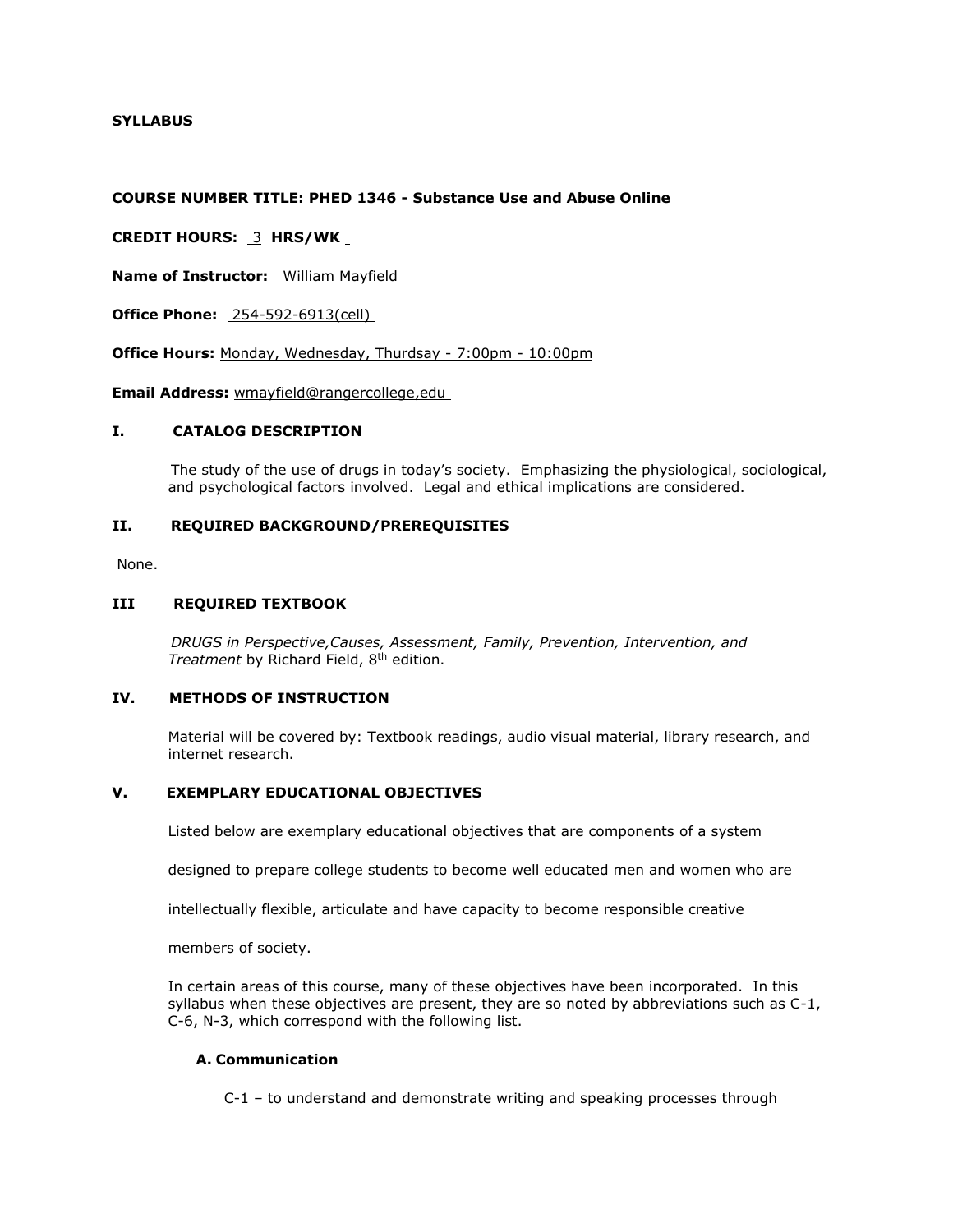Invention, organization, drafting, revision, editing and presentation.

- C-2 to understand the importance of specifying audience and purpose and to select appropriate communication choices
- C-4 to participate effectively in groups with emphasis on listening, critical and reflective thinking and responding
- C-5 to understand and apply basic principals of critical thinking, problem solving and technical proficiency in the development of exposition and argument
- $C-6$  to develop the ability to research and write a documented paper and/or give oral presentation

## **B. Mathematics**

- M-1 to apply arithmetic, algebraic, geometric, higher order thinking and statistical methods to modeling and solving real world situations.
- M-4 to use appropriate technology to enhance mathematical thinking and understanding and to solve mathematical problems and judge the reasonableness of the results
- M-5 to interrupt mathematical models such as formulas, graphs, table, schematics and draw inferences from them
- M-6 to recognize the limitations of mathematical and statistical models

### **C. Humanities and Visual and Performing Arts**

H-4 – to engage in the creative process of interpretative performance and comprehend the physical and intellectual demands required of the author or visual or performing artist

# **D. Institutionally Designated Option (Computer Literacy)**

D-1 – to use computer based technology in communicating and acquiring

Information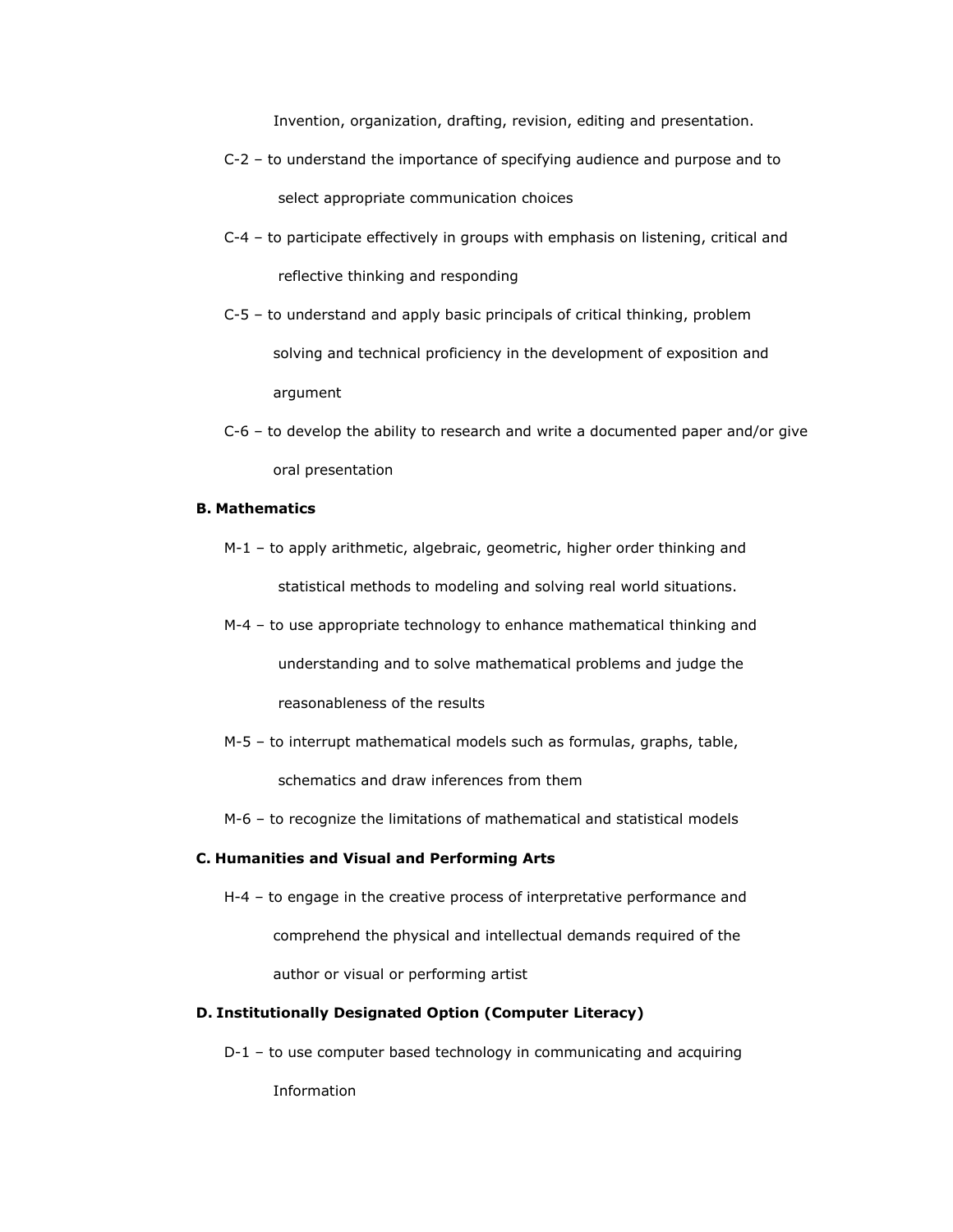D-3 – to understand limits, problems and possibilities associated with the use of computer based technology

## **VI. COURSE OBJECTIVES**

- A. Students will learn the names of many drugs.
- B. Students will learn to classify drugs into a few categories.
- C. Students will learn the therapeutic values of many drugs.
- D. Students will learn the side effects of many drugs.
- E. Students will learn the immediate effects of many drugs.
- F. Students will learn the long range effects of many drugs.
- G. Students will learn the laws and punishments concerning many drugs.
- H. Students will learn the most recent statistics of drug use.
- I. Students will learn the theoretical reasons why people take drugs.
- J. Students will learn about drug tolerance.
- K. Students will learn about drugs and their financial costs to the individual as well as the cost to society.
- L. The students will learn current theories on drug abuse prevention.

# **VII. COURSE OUTLINE**:

- A. Understanding Substance Abuse
	- 1. Putting Drugs in Perspective
	- 2. Why Do People Abuse Drugs
	- 3. Drug Specific Information
	- 4. Definitions of Substance Abuse, Dependence, and Addiction
- B. Family
	- 1. Substance Abuse and Family Systems
	- 2. Parenting: Impact on Alcohol/Drug Use and Abuse
	- 3. Growing Up in an Alcoholic Family System
- C. Prevention, Intervention and Treatment